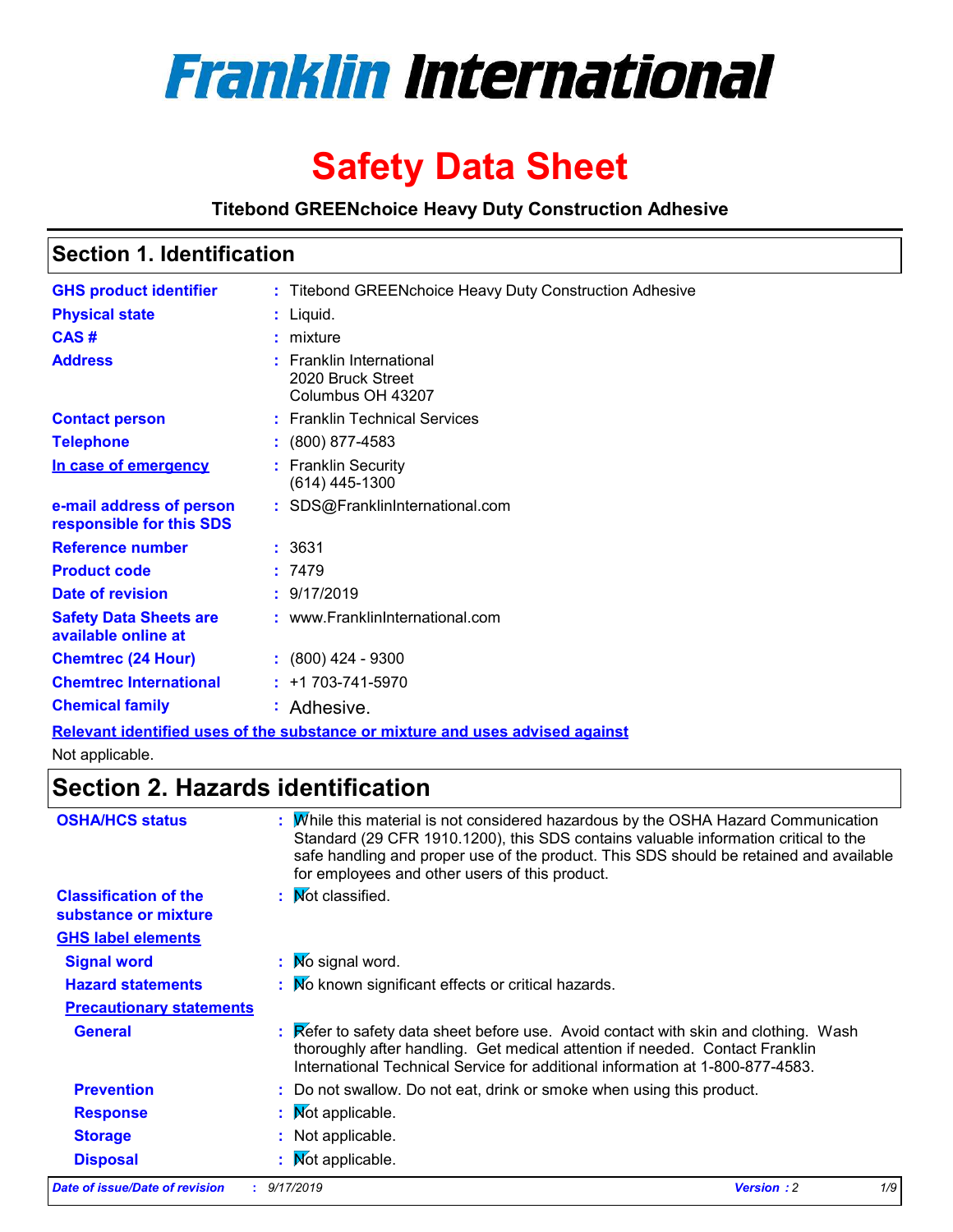# **Section 2. Hazards identification**

**Hazards not otherwise classified**

**:** None known.

# **Section 3. Composition/information on ingredients**

#### **Substance/mixture :** Mixture

Any concentration shown as a range is to protect confidentiality or is due to batch variation.

**There are no ingredients present which, within the current knowledge of the supplier and in the concentrations applicable, are classified as hazardous to health or the environment and hence require reporting in this section. Occupational exposure limits, if available, are listed in Section 8.**

# **Section 4. First aid measures**

## **Description of necessary first aid measures**

| <b>Eye contact</b>                                 | : Immediately flush eyes with plenty of water, occasionally lifting the upper and lower<br>eyelids. Check for and remove any contact lenses. Get medical attention if irritation<br>occurs.                                                                                                                                                  |  |  |
|----------------------------------------------------|----------------------------------------------------------------------------------------------------------------------------------------------------------------------------------------------------------------------------------------------------------------------------------------------------------------------------------------------|--|--|
| <b>Inhalation</b>                                  | Remove victim to fresh air and keep at rest in a position comfortable for breathing. Get<br>medical attention if needed.                                                                                                                                                                                                                     |  |  |
| <b>Skin contact</b>                                | : Flush contaminated skin with plenty of water. Remove contaminated clothing and<br>shoes. Get medical attention if needed.                                                                                                                                                                                                                  |  |  |
| <b>Ingestion</b>                                   | Mash out mouth with water. Remove victim to fresh air and keep at rest in a position<br>comfortable for breathing. If material has been swallowed and the exposed person is<br>conscious, give small quantities of water to drink. Do not induce vomiting unless<br>directed to do so by medical personnel. Get medical attention if needed. |  |  |
| Most important symptoms/effects, acute and delayed |                                                                                                                                                                                                                                                                                                                                              |  |  |
| <b>Potential acute health effects</b>              |                                                                                                                                                                                                                                                                                                                                              |  |  |
| <b>Eye contact</b>                                 | : This product may irritate eyes upon contact.                                                                                                                                                                                                                                                                                               |  |  |
| <b>Inhalation</b>                                  | : No known significant effects or critical hazards.                                                                                                                                                                                                                                                                                          |  |  |
| <b>Skin contact</b>                                | : No known significant effects or critical hazards.                                                                                                                                                                                                                                                                                          |  |  |
| <b>Ingestion</b>                                   | : No known significant effects or critical hazards.                                                                                                                                                                                                                                                                                          |  |  |
| Over-exposure signs/symptoms                       |                                                                                                                                                                                                                                                                                                                                              |  |  |
| <b>Eye contact</b>                                 | : No specific data.                                                                                                                                                                                                                                                                                                                          |  |  |
| <b>Inhalation</b>                                  | : No specific data.                                                                                                                                                                                                                                                                                                                          |  |  |
| <b>Skin contact</b>                                | : No specific data.                                                                                                                                                                                                                                                                                                                          |  |  |
| <b>Ingestion</b>                                   | : No specific data.                                                                                                                                                                                                                                                                                                                          |  |  |
|                                                    | Indication of immediate medical attention and special treatment needed, if necessary                                                                                                                                                                                                                                                         |  |  |
| <b>Notes to physician</b>                          | : Treat symptomatically. Contact poison treatment specialist immediately if large<br>quantities have been ingested or inhaled.                                                                                                                                                                                                               |  |  |
| <b>Specific treatments</b>                         | : No specific treatment.                                                                                                                                                                                                                                                                                                                     |  |  |
| <b>Protection of first-aiders</b>                  | : Mo action shall be taken involving any personal risk or without suitable training.                                                                                                                                                                                                                                                         |  |  |
| See toxicological information (Section 11)         |                                                                                                                                                                                                                                                                                                                                              |  |  |

## **Section 5. Fire-fighting measures**

| <b>Extinguishing media</b>                           |                                                                                       |                   |     |
|------------------------------------------------------|---------------------------------------------------------------------------------------|-------------------|-----|
| <b>Suitable extinguishing</b><br>media               | : Use an extinguishing agent suitable for the surrounding fire.                       |                   |     |
| <b>Unsuitable extinguishing</b><br>media             | : None known.                                                                         |                   |     |
| <b>Specific hazards arising</b><br>from the chemical | : In a fire or if heated, a pressure increase will occur and the container may burst. |                   |     |
| Date of issue/Date of revision                       | 9/17/2019                                                                             | <b>Version: 2</b> | 2/9 |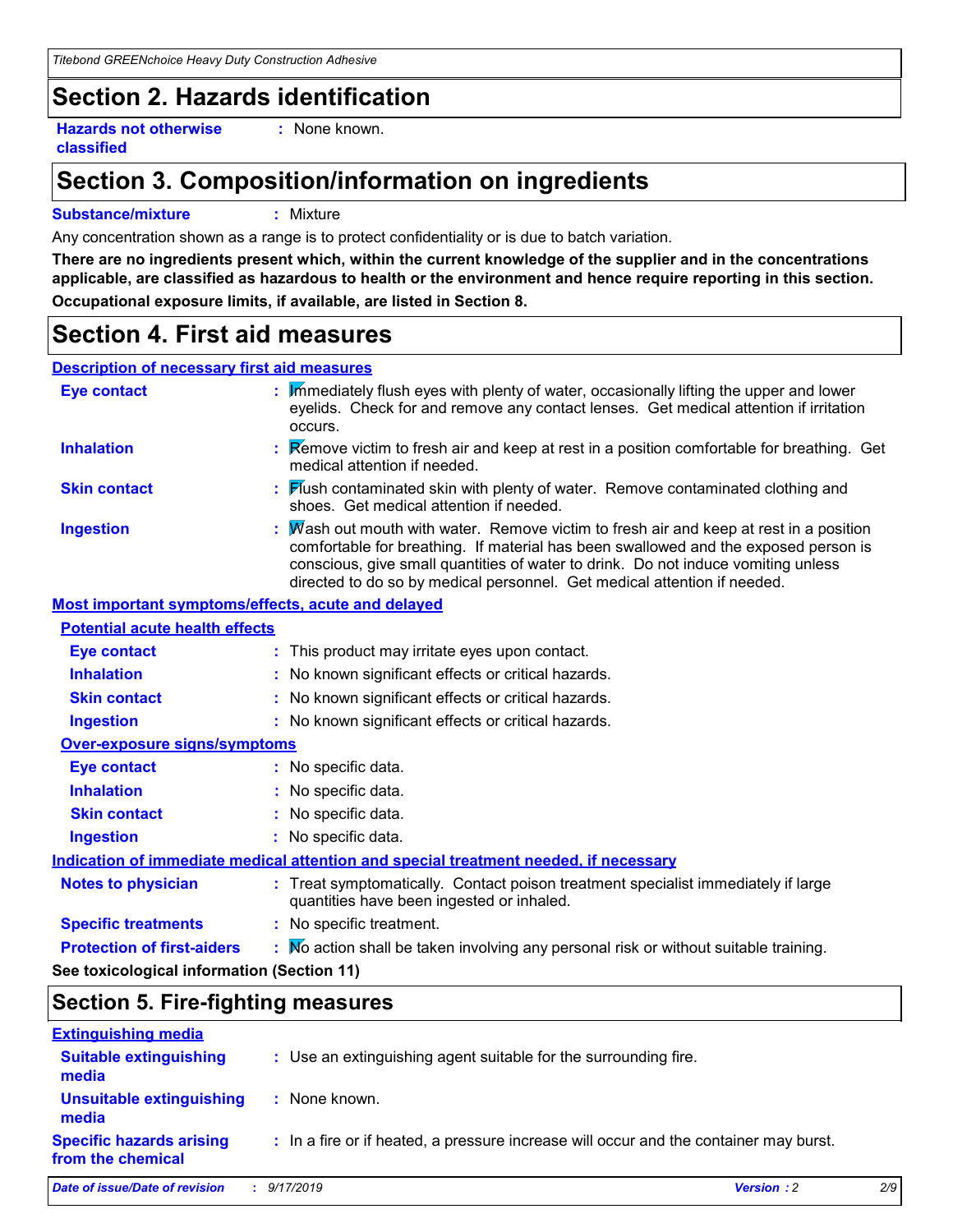## **Section 5. Fire-fighting measures**

| <b>Hazardous thermal</b><br>decomposition products       | : Decomposition products may include the following materials:<br>carbon dioxide<br>carbon monoxide                                                                                                  |
|----------------------------------------------------------|-----------------------------------------------------------------------------------------------------------------------------------------------------------------------------------------------------|
| <b>Special protective actions</b><br>for fire-fighters   | : Promptly isolate the scene by removing all persons from the vicinity of the incident if<br>there is a fire. No action shall be taken involving any personal risk or without suitable<br>training. |
| <b>Special protective</b><br>equipment for fire-fighters | : Fire-fighters should wear appropriate protective equipment and self-contained breathing<br>apparatus (SCBA) with a full face-piece operated in positive pressure mode.                            |

## **Section 6. Accidental release measures**

|                                                              | <b>Personal precautions, protective equipment and emergency procedures</b>                                                                                                                                                                                                                                                                                                                                                                                                                                                                                                                 |  |  |
|--------------------------------------------------------------|--------------------------------------------------------------------------------------------------------------------------------------------------------------------------------------------------------------------------------------------------------------------------------------------------------------------------------------------------------------------------------------------------------------------------------------------------------------------------------------------------------------------------------------------------------------------------------------------|--|--|
| For non-emergency<br>personnel                               | : No action shall be taken involving any personal risk or without suitable training.<br>Evacuate surrounding areas. Keep unnecessary and unprotected personnel from<br>entering. Do not touch or walk through spilled material. Put on appropriate personal<br>protective equipment.                                                                                                                                                                                                                                                                                                       |  |  |
|                                                              | For emergency responders : If specialized clothing is required to deal with the spillage, take note of any information in<br>Section 8 on suitable and unsuitable materials. See also the information in "For non-<br>emergency personnel".                                                                                                                                                                                                                                                                                                                                                |  |  |
| <b>Environmental precautions</b>                             | : Avoid dispersal of spilled material and runoff and contact with soil, waterways, drains<br>and sewers. Inform the relevant authorities if the product has caused environmental<br>pollution (sewers, waterways, soil or air).                                                                                                                                                                                                                                                                                                                                                            |  |  |
| <b>Methods and materials for containment and cleaning up</b> |                                                                                                                                                                                                                                                                                                                                                                                                                                                                                                                                                                                            |  |  |
| <b>Small spill</b>                                           | : Stop leak if without risk. Move containers from spill area. Dilute with water and mop up<br>if water-soluble. Alternatively, or if water-insoluble, absorb with an inert dry material and<br>place in an appropriate waste disposal container. Dispose of via a licensed waste<br>disposal contractor.                                                                                                                                                                                                                                                                                   |  |  |
| <b>Large spill</b>                                           | : Stop leak if without risk. Move containers from spill area. Prevent entry into sewers,<br>water courses, basements or confined areas. Wash spillages into an effluent treatment<br>plant or proceed as follows. Contain and collect spillage with non-combustible,<br>absorbent material e.g. sand, earth, vermiculite or diatomaceous earth and place in<br>container for disposal according to local regulations (see Section 13). Dispose of via a<br>licensed waste disposal contractor. Note: see Section 1 for emergency contact<br>information and Section 13 for waste disposal. |  |  |

# **Section 7. Handling and storage**

## **Precautions for safe handling**

| <b>Protective measures</b><br><b>Advice on general</b><br>occupational hygiene   | : Put on appropriate personal protective equipment (see Section 8).<br>: Eating, drinking and smoking should be prohibited in areas where this material is<br>handled, stored and processed. Workers should wash hands and face before eating,<br>drinking and smoking. Remove contaminated clothing and protective equipment before<br>entering eating areas. See also Section 8 for additional information on hygiene<br>measures.                                                                                                                                                                                                                     |
|----------------------------------------------------------------------------------|----------------------------------------------------------------------------------------------------------------------------------------------------------------------------------------------------------------------------------------------------------------------------------------------------------------------------------------------------------------------------------------------------------------------------------------------------------------------------------------------------------------------------------------------------------------------------------------------------------------------------------------------------------|
| <b>Conditions for safe storage,</b><br>including any<br><b>incompatibilities</b> | Store between the following temperatures: 10 to 32°C (50 to 89.6°F). Store in<br>accordance with local regulations. Store in original container protected from direct<br>sunlight in a dry, cool and well-ventilated area, away from incompatible materials (see<br>Section 10) and food and drink. Keep container tightly closed and sealed until ready for<br>use. Containers that have been opened must be carefully resealed and kept upright to<br>prevent leakage. Do not store in unlabeled containers. Use appropriate containment to<br>avoid environmental contamination. See Section 10 for incompatible materials before<br>handling or use. |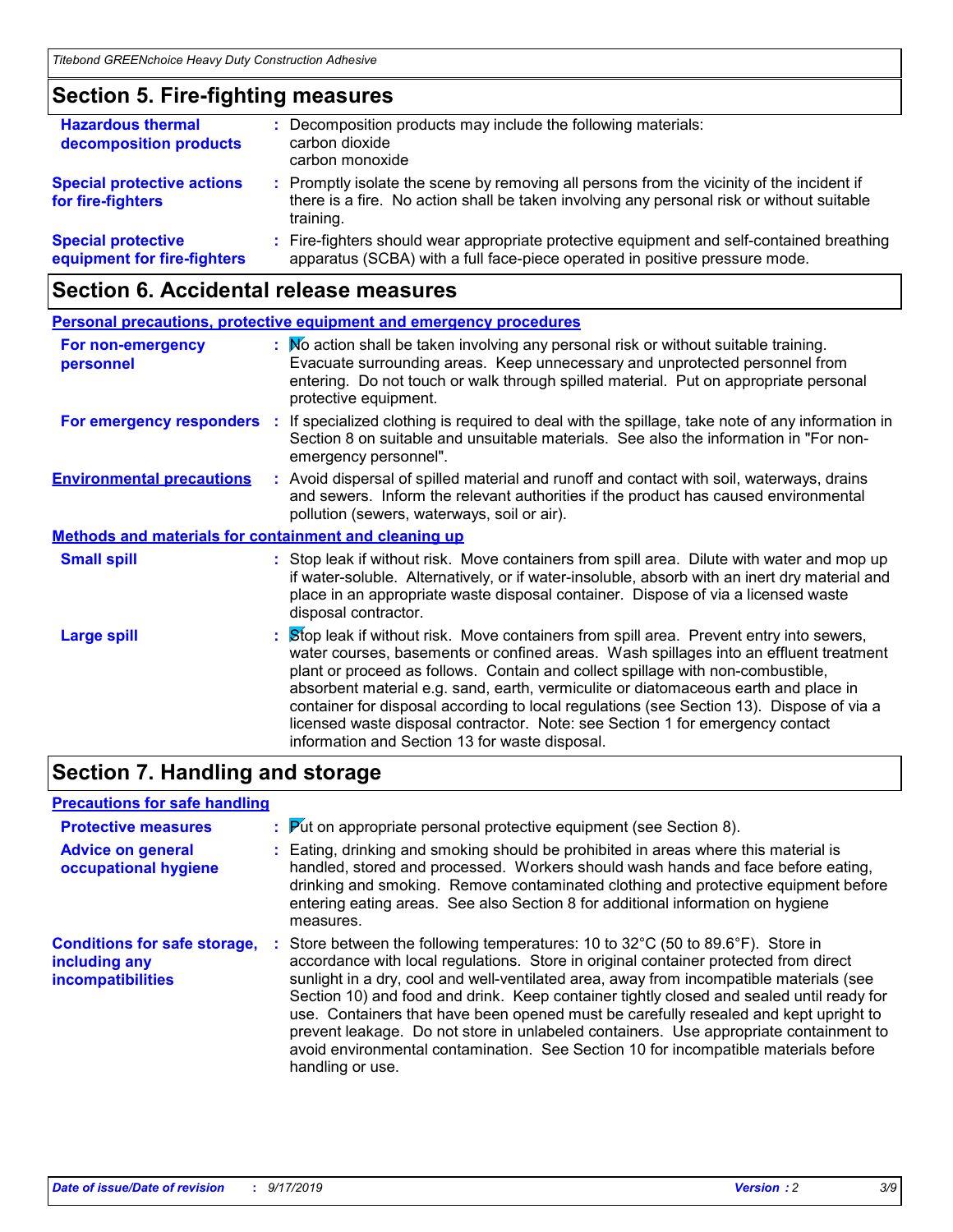# **Section 8. Exposure controls/personal protection**

#### **Control parameters**

| <b>Occupational exposure limits</b><br>None.      |                                                                                                                                                                                                                                                                                                                                                                                                   |
|---------------------------------------------------|---------------------------------------------------------------------------------------------------------------------------------------------------------------------------------------------------------------------------------------------------------------------------------------------------------------------------------------------------------------------------------------------------|
|                                                   |                                                                                                                                                                                                                                                                                                                                                                                                   |
| <b>Appropriate engineering</b><br><b>controls</b> | : Cood general ventilation should be sufficient to control worker exposure to airborne<br>contaminants.                                                                                                                                                                                                                                                                                           |
| <b>Environmental exposure</b><br><b>controls</b>  | : Emissions from ventilation or work process equipment should be checked to ensure<br>they comply with the requirements of environmental protection legislation. In some<br>cases, fume scrubbers, filters or engineering modifications to the process equipment<br>will be necessary to reduce emissions to acceptable levels.                                                                   |
| <b>Individual protection measures</b>             |                                                                                                                                                                                                                                                                                                                                                                                                   |
| <b>Hygiene measures</b>                           | : Wash hands, forearms and face thoroughly after handling chemical products, before<br>eating, smoking and using the lavatory and at the end of the working period.<br>Appropriate techniques should be used to remove potentially contaminated clothing.<br>Wash contaminated clothing before reusing. Ensure that eyewash stations and safety<br>showers are close to the workstation location. |
| <b>Eye/face protection</b>                        | : Safety eyewear complying with an approved standard should be used when a risk<br>assessment indicates this is necessary to avoid exposure to liquid splashes, mists,<br>gases or dusts. If contact is possible, the following protection should be worn, unless<br>the assessment indicates a higher degree of protection: safety glasses with side-<br>shields.                                |
| <b>Skin protection</b>                            |                                                                                                                                                                                                                                                                                                                                                                                                   |
| <b>Hand protection</b>                            | Chemical-resistant, impervious gloves complying with an approved standard should be<br>worn at all times when handling chemical products if a risk assessment indicates this is<br>necessary.                                                                                                                                                                                                     |
| <b>Body protection</b>                            | : Personal protective equipment for the body should be selected based on the task being<br>performed and the risks involved and should be approved by a specialist before<br>handling this product.                                                                                                                                                                                               |
| <b>Other skin protection</b>                      | : Appropriate footwear and any additional skin protection measures should be selected<br>based on the task being performed and the risks involved and should be approved by a<br>specialist before handling this product.                                                                                                                                                                         |
| <b>Respiratory protection</b>                     | Based on the hazard and potential for exposure, select a respirator that meets the<br>appropriate standard or certification. Respirators must be used according to a<br>respiratory protection program to ensure proper fitting, training, and other important<br>aspects of use.                                                                                                                 |

# **Section 9. Physical and chemical properties**

| <b>Appearance</b>                                                       |                                               |
|-------------------------------------------------------------------------|-----------------------------------------------|
| <b>Physical state</b>                                                   | : Liquid. [Paste.]                            |
| <b>Color</b>                                                            | $:$ Beige.                                    |
| <b>Odor</b>                                                             | : Characteristic. [Slight]                    |
| <b>Odor threshold</b>                                                   | : Not available.                              |
| рH                                                                      | $: 7.5 \text{ to } 9.5$                       |
| <b>Melting point</b>                                                    | $:$ Not available.                            |
| <b>Boiling point</b>                                                    | : $100^{\circ}$ C (212 $^{\circ}$ F)          |
| <b>Flash point</b>                                                      | : Closed cup: >93.333°C (>200°F) [Setaflash.] |
| <b>Evaporation rate</b>                                                 | $:$ <1 (butyl acetate = 1)                    |
| <b>Flammability (solid, gas)</b>                                        | : Not available.                              |
| <b>Lower and upper explosive : Not available.</b><br>(flammable) limits |                                               |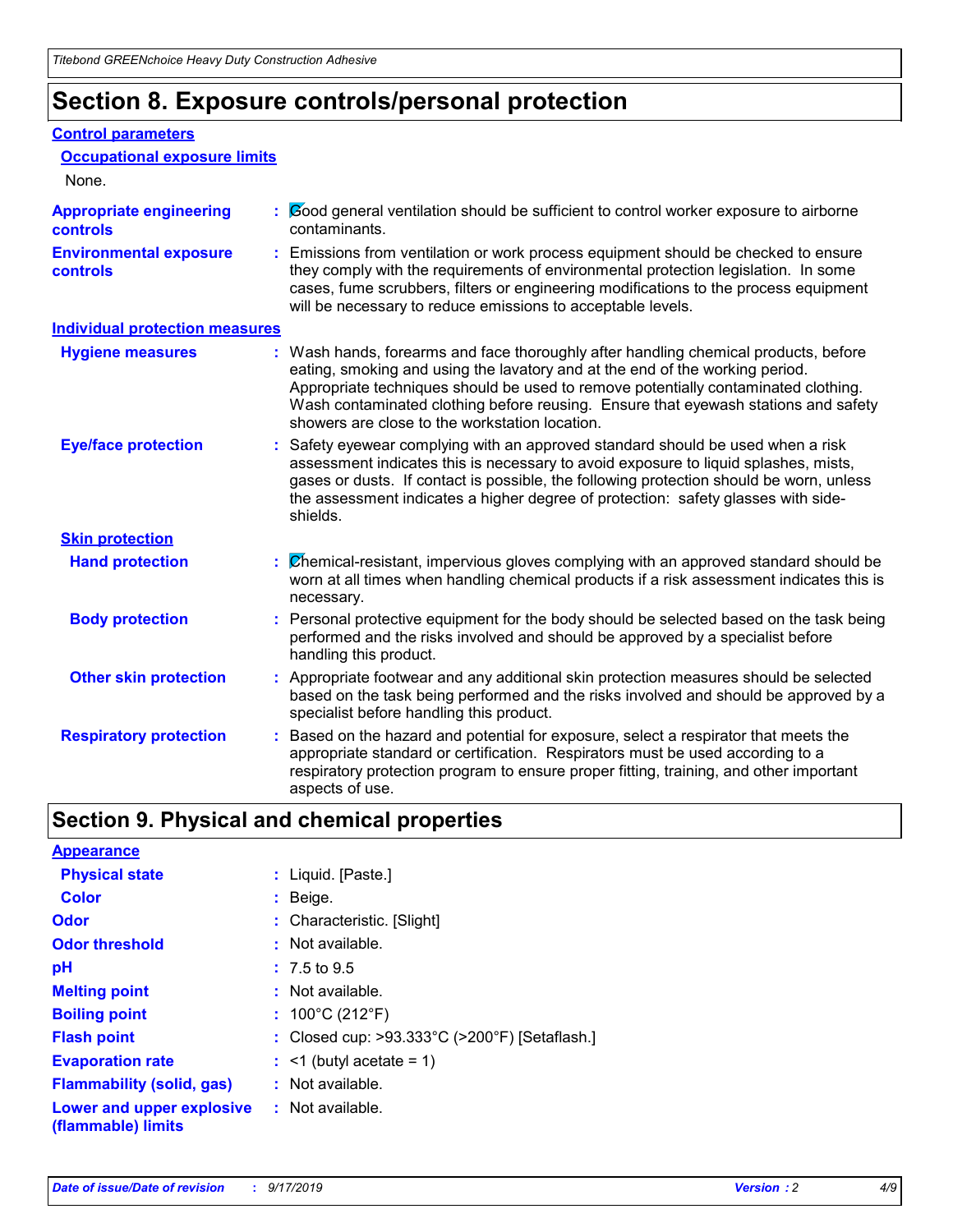# **Section 9. Physical and chemical properties**

| <b>VOC (less water, less</b><br>exempt solvents)  | : $48.91$ g/l     |
|---------------------------------------------------|-------------------|
| <b>Volatility</b>                                 | $: 38.96\%$ (w/w) |
| <b>Vapor density</b>                              | : Not available.  |
| <b>Relative density</b>                           | 1.2995            |
| <b>Solubility</b>                                 | Not available.    |
| <b>Solubility in water</b>                        | Not available.    |
| <b>Partition coefficient: n-</b><br>octanol/water | : Not available.  |
| <b>Auto-ignition temperature</b>                  | : Not available.  |
| <b>Decomposition temperature</b>                  | : Not available.  |
| <b>Viscosity</b>                                  | : Not available.  |

# **Section 10. Stability and reactivity**

| <b>Reactivity</b>                            |    | : No specific test data related to reactivity available for this product or its ingredients.            |
|----------------------------------------------|----|---------------------------------------------------------------------------------------------------------|
| <b>Chemical stability</b>                    |    | : The product is stable.                                                                                |
| <b>Possibility of hazardous</b><br>reactions |    | : Under normal conditions of storage and use, hazardous reactions will not occur.                       |
| <b>Conditions to avoid</b>                   |    | : No specific data.                                                                                     |
| <b>Incompatible materials</b>                |    | : No specific data.                                                                                     |
| <b>Hazardous decomposition</b><br>products   | ÷. | Under normal conditions of storage and use, hazardous decomposition products should<br>not be produced. |

# **Section 11. Toxicological information**

## **Information on toxicological effects**

## **Acute toxicity**

Not available.

## **Irritation/Corrosion**

Not available.

## **Conclusion/Summary**

**Skin Example 3 :** Prolonged or repeated contact can defat the skin and lead to irritation, cracking and/or dermatitis.

- 
- **Eyes :** This product may irritate eyes upon contact.

## **Sensitization**

Not available.

# **Mutagenicity**

Not available.

## **Carcinogenicity**

Not available.

## **Reproductive toxicity**

Not available.

**Teratogenicity** Not available.

## **Specific target organ toxicity (single exposure)**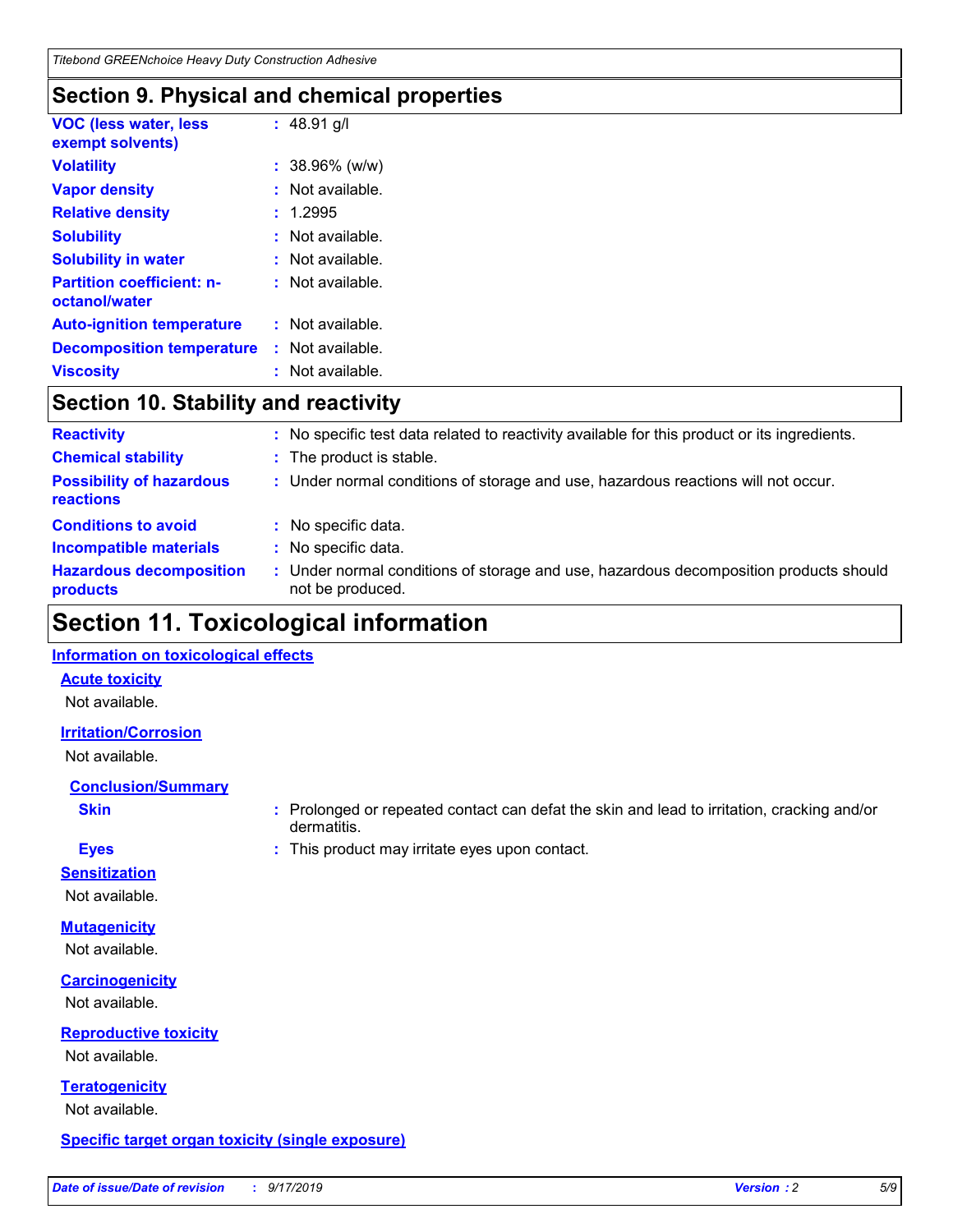# **Section 11. Toxicological information**

## Not available.

## **Specific target organ toxicity (repeated exposure)** Not available.

#### **Aspiration hazard**

Not available.

| <b>Information on the likely</b><br>routes of exposure |                                                   | : Routes of entry anticipated: Oral, Dermal, Inhalation.                                 |                  |  |
|--------------------------------------------------------|---------------------------------------------------|------------------------------------------------------------------------------------------|------------------|--|
| <b>Potential acute health effects</b>                  |                                                   |                                                                                          |                  |  |
| <b>Eye contact</b>                                     |                                                   | : This product may irritate eyes upon contact.                                           |                  |  |
| <b>Inhalation</b>                                      |                                                   | No known significant effects or critical hazards.                                        |                  |  |
| <b>Skin contact</b>                                    |                                                   | No known significant effects or critical hazards.                                        |                  |  |
| <b>Ingestion</b>                                       |                                                   | : No known significant effects or critical hazards.                                      |                  |  |
|                                                        |                                                   | <b>Symptoms related to the physical, chemical and toxicological characteristics</b>      |                  |  |
| <b>Eye contact</b>                                     |                                                   | : No specific data.                                                                      |                  |  |
| <b>Inhalation</b>                                      |                                                   | : No specific data.                                                                      |                  |  |
| <b>Skin contact</b>                                    |                                                   | No specific data.<br>t.                                                                  |                  |  |
| <b>Ingestion</b>                                       |                                                   | : No specific data.                                                                      |                  |  |
|                                                        |                                                   | Delayed and immediate effects and also chronic effects from short and long term exposure |                  |  |
| <b>Short term exposure</b>                             |                                                   |                                                                                          |                  |  |
| <b>Potential immediate</b><br>effects                  |                                                   | : Not available.                                                                         |                  |  |
| <b>Potential delayed effects</b>                       |                                                   | : Not available.                                                                         |                  |  |
| <b>Long term exposure</b>                              |                                                   |                                                                                          |                  |  |
| <b>Potential immediate</b><br>effects                  |                                                   | : Not available.                                                                         |                  |  |
| <b>Potential delayed effects</b>                       |                                                   | : Not available.                                                                         |                  |  |
| <b>Potential chronic health effects</b>                |                                                   |                                                                                          |                  |  |
| Not available.                                         |                                                   |                                                                                          |                  |  |
| <b>General</b>                                         |                                                   | No known significant effects or critical hazards.                                        |                  |  |
| <b>Carcinogenicity</b>                                 |                                                   | : No known significant effects or critical hazards.                                      |                  |  |
| <b>Mutagenicity</b>                                    |                                                   | No known significant effects or critical hazards.                                        |                  |  |
| <b>Teratogenicity</b>                                  |                                                   | No known significant effects or critical hazards.<br>t.                                  |                  |  |
| <b>Developmental effects</b>                           |                                                   | No known significant effects or critical hazards.                                        |                  |  |
| <b>Fertility effects</b>                               | No known significant effects or critical hazards. |                                                                                          |                  |  |
| <b>Numerical measures of toxicity</b>                  |                                                   |                                                                                          |                  |  |
| <b>Acute toxicity estimates</b>                        |                                                   |                                                                                          |                  |  |
| <b>Route</b>                                           |                                                   |                                                                                          | <b>ATE value</b> |  |
| Oral                                                   |                                                   |                                                                                          | 2500 mg/kg       |  |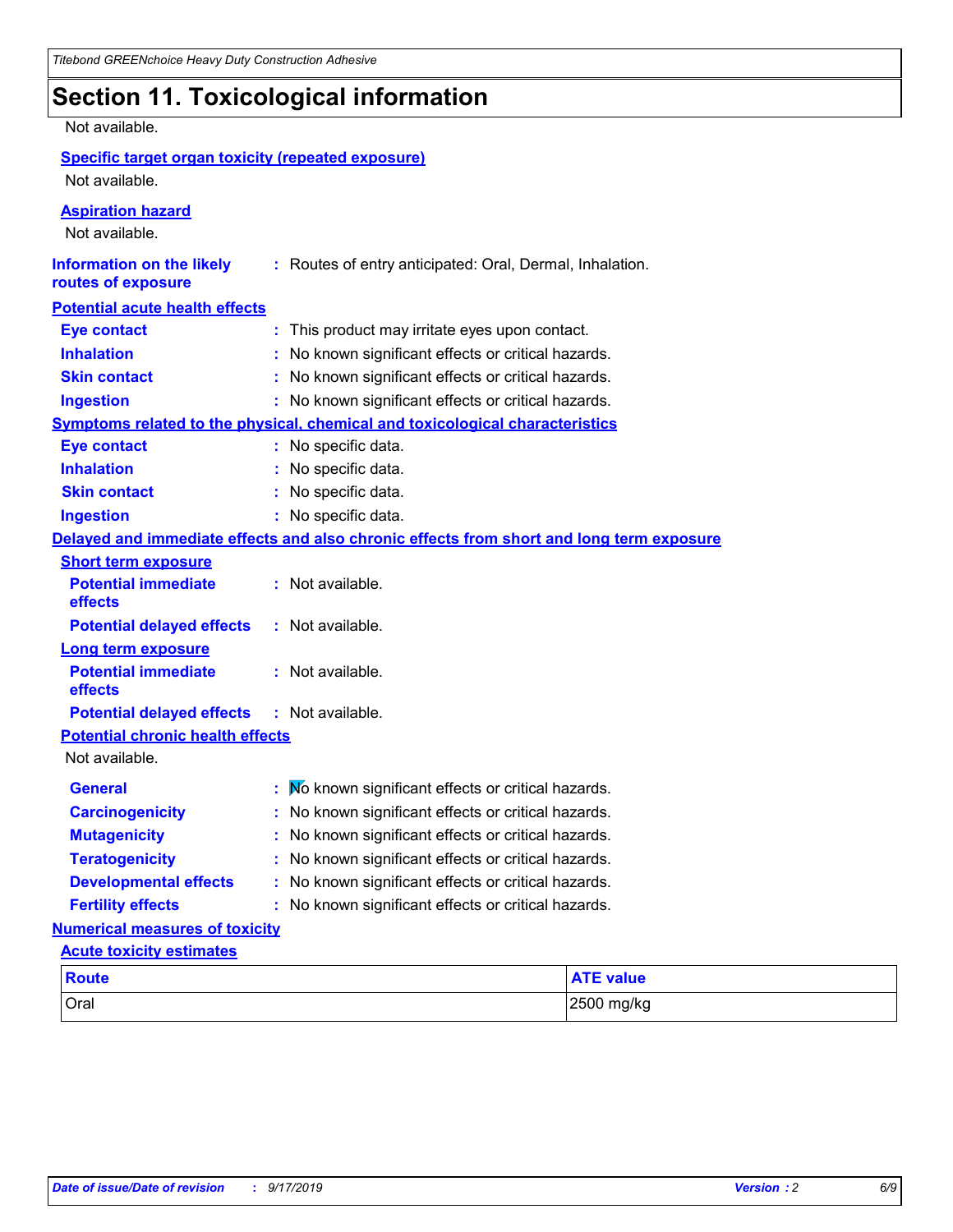# **Section 12. Ecological information**

#### **Toxicity**

Not available.

#### **Persistence and degradability**

**Bioaccumulative potential** Not available. Not available.

| <b>Mobility in soil</b>                                 |                                                     |
|---------------------------------------------------------|-----------------------------------------------------|
| <b>Soil/water partition</b><br><b>coefficient (Koc)</b> | : Not available.                                    |
| <b>Other adverse effects</b>                            | : No known significant effects or critical hazards. |

# **Section 13. Disposal considerations**

The generation of waste should be avoided or minimized wherever possible. Disposal of this product, solutions and any by-products should at all times comply with the requirements of environmental protection and waste disposal legislation and any regional local authority requirements. Dispose of surplus and non-recyclable products via a licensed waste disposal contractor. Waste should not be disposed of untreated to the sewer unless fully compliant with the requirements of all authorities with jurisdiction. Waste packaging should be recycled. Incineration or landfill should only be considered when recycling is not feasible. This material and its container must be disposed of in a safe way. Empty containers or liners may retain some product residues. Avoid dispersal of spilled material and runoff and contact with soil, waterways, drains and sewers. **Disposal methods :**

# **Section 14. Transport information**

|                                      | <b>DOT</b><br><b>Classification</b> | <b>TDG</b><br><b>Classification</b> | <b>Mexico</b><br><b>Classification</b> | <b>ADR/RID</b>               | <b>IMDG</b>              | <b>IATA</b>              |
|--------------------------------------|-------------------------------------|-------------------------------------|----------------------------------------|------------------------------|--------------------------|--------------------------|
| <b>UN number</b>                     | Not regulated.                      | Not regulated.                      | Not regulated.                         | Not regulated.               | Not regulated.           | Not regulated.           |
| <b>UN proper</b><br>shipping name    |                                     |                                     |                                        |                              |                          |                          |
| <b>Transport</b><br>hazard class(es) | $\overline{\phantom{0}}$            | $\overline{\phantom{0}}$            | $\qquad \qquad$                        | $\qquad \qquad \blacksquare$ | $\overline{\phantom{0}}$ | $\overline{\phantom{0}}$ |
| <b>Packing group</b>                 | $\blacksquare$                      | -                                   |                                        | -                            |                          | -                        |
| <b>Environmental</b><br>hazards      | No.                                 | No.                                 | No.                                    | No.                          | No.                      | No.                      |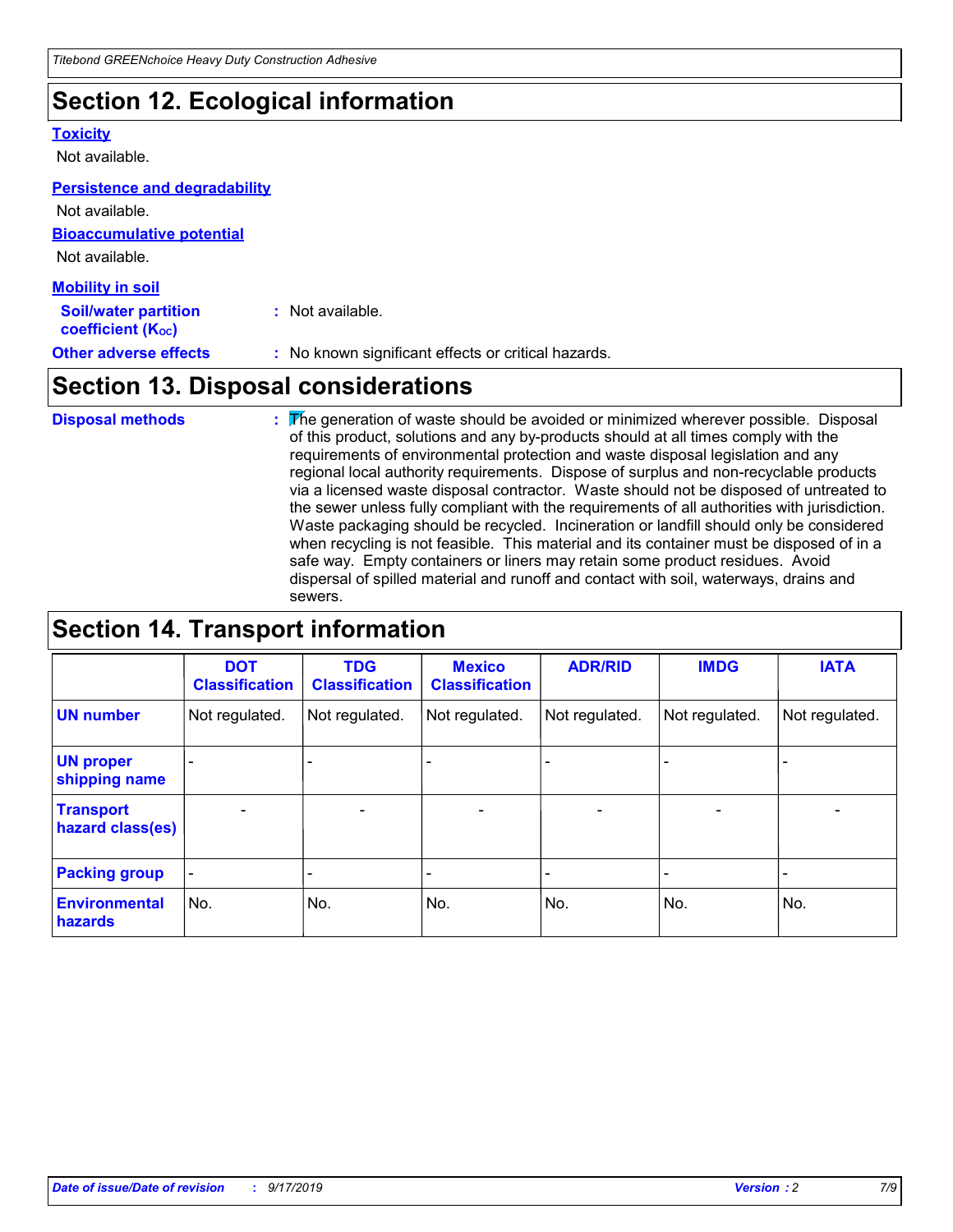# **Section 15. Regulatory information**

## **U.S. Federal regulations**

#### **SARA 302/304**

#### **Composition/information on ingredients**

No products were found.

**SARA 304 RQ :** Not applicable.

**SARA 311/312**

**Classification :** Not applicable.

**Composition/information on ingredients**

No products were found.

| <b>State requlations</b>   |                                                                          |
|----------------------------|--------------------------------------------------------------------------|
| <b>Massachusetts</b>       | : None of the components are listed.                                     |
| <b>New York</b>            | : None of the components are listed.                                     |
| <b>New Jersey</b>          | : The following components are listed: PROPYLENE GLYCOL; 1,2-PROPANEDIOL |
| <b>Pennsylvania</b>        | : The following components are listed: 1,2-PROPANEDIOL                   |
| <b>California Prop. 65</b> |                                                                          |

This product does not require a Safe Harbor warning under California Prop. 65.

## **International regulations**

|             | <b>Chemical Weapon Convention List Schedules I, II &amp; III Chemicals</b> |  |  |
|-------------|----------------------------------------------------------------------------|--|--|
| Not listed. |                                                                            |  |  |

#### **Montreal Protocol**

Not listed.

**Stockholm Convention on Persistent Organic Pollutants** Not listed.

## **UNECE Aarhus Protocol on POPs and Heavy Metals**

Not listed.

## **Inventory list**

**China :** Not determined. **United States TSCA 8(b) inventory :** All components are listed or exempted.

# **Section 16. Other information**

**Hazardous Material Information System (U.S.A.)**



**Caution: HMIS® ratings are based on a 0-4 rating scale, with 0 representing minimal hazards or risks, and 4 representing significant hazards or risks. Although HMIS® ratings and the associated label are not required on SDSs or products leaving a facility under 29 CFR 1910.1200, the preparer may choose to provide them. HMIS® ratings are to be used with a fully implemented HMIS® program. HMIS® is a registered trademark and service mark of the American Coatings Association, Inc.**